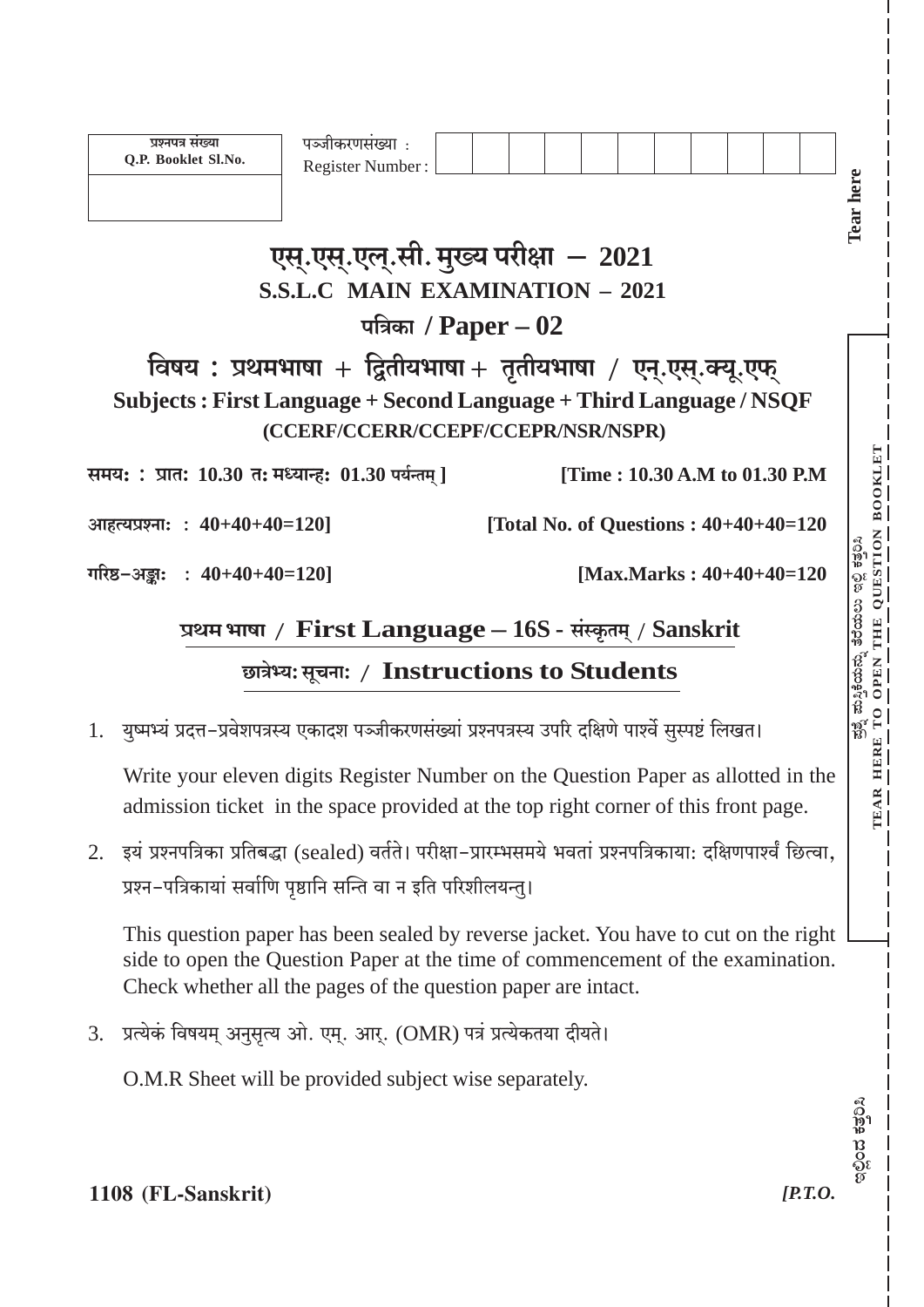4. इयं प्रश्नपत्रिका, भाषात्रय- युक्ता अस्ति। प्रत्येकस्मिन विषये प्रत्येकं प्रश्न-पुस्तकं वर्तते।

This Question Paper consists of three languages and each language has separate question booklet.

- 5. प्रत्येकं विषयस्य 40 प्रश्नाः भवन्ति। पत्रिका 02. अत्र आहत्य 120 प्रश्नाः सन्ति।
	- (i) प्रथमभाषा प्रश्न-संख्या 01 त: 40
	- (ii) द्वितीयभाषा प्रश्न-संख्या 41 त: 80
	- (iii) तृतीयभाषा/एन.एस.क्य.एफ प्रश्न-संख्या 81 त: 120

40 Questions are provided against each subject. This question paper contains 120 questions in all.

- (i) First Language Question No 01 To 40
- (ii) Second Language Question No 41 To 80
- (iii) Third Language / NSQF- Question No 81 To 120
- 6. निश्चयेन सर्वेषां प्रश्नानाम उत्तरं लेखनीयम। प्रत्येकं प्रश्नस्य एक: अङ्क: भवति। समचितस्य प्रत्येकम उत्तरस्य एक: अङ्क: प्रदीयते। ऋणात्मक: अङ्क: न भवति।

Each question carries one mark. Answering all the questions is compulsory and each correct answer will be awarded one mark. There will be no negative marking for wrong answers.

- 7. परीक्षावधौ इयम अवधेयम।
	- a) प्रश्नान जागरूकतया पठेत।

#### 1108 (FL-Sanskrit)  $-2-$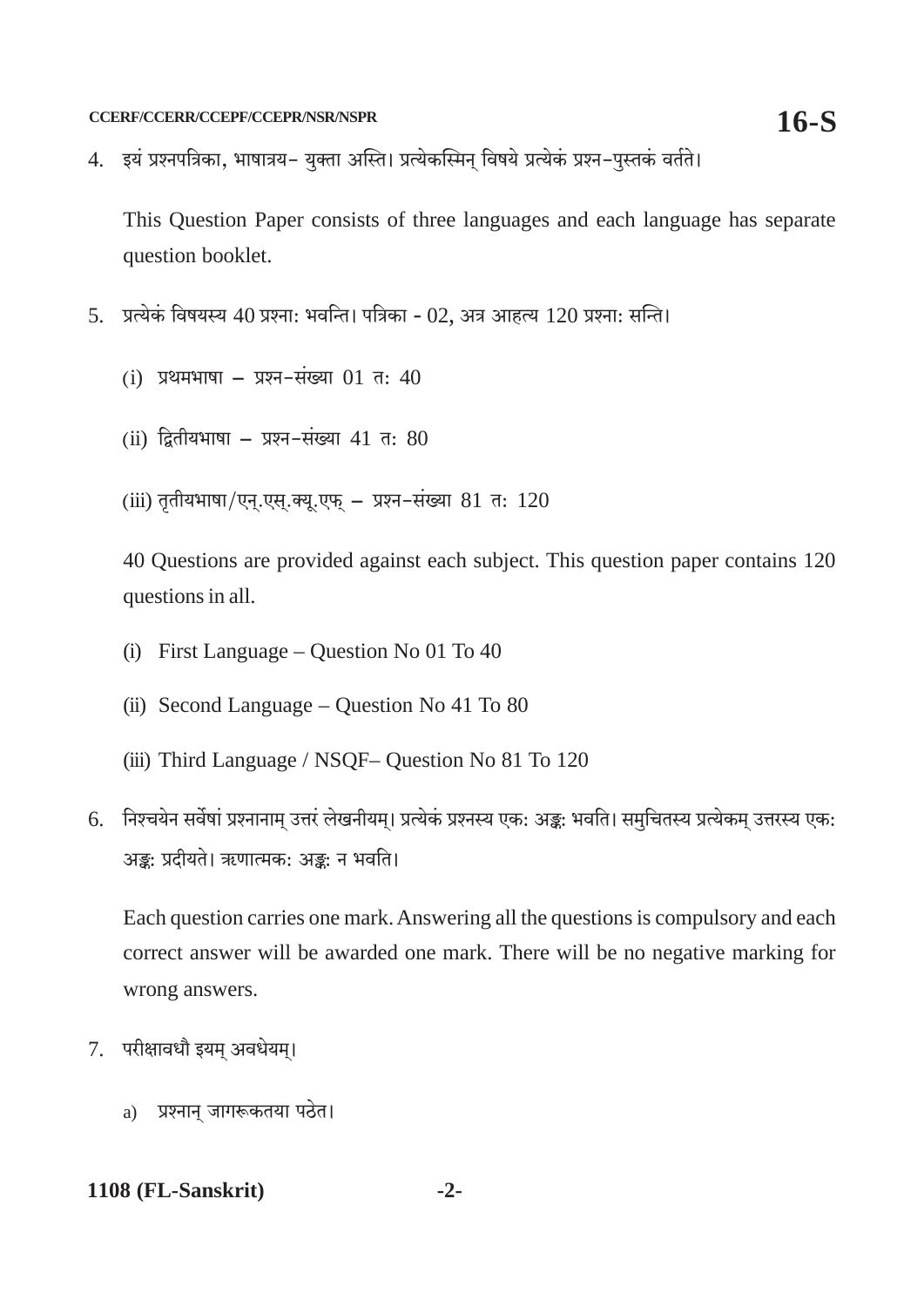- ओ. एम्. आर्. (OMR) पृष्ठे प्रश्नसंख्यायां: समुचितम् उत्तरम् अभिज्ञातुं प्रदत्त-चतुर्षु वृत्तेषु समुचितोत्तरस्य  $\mathbf{b}$ एकं वृत्तं नील/कृष्णवर्णस्य वा मशीकृत बाल-पाईंट्-पेन् द्वारा केवलं शेड् करणीयम्। यदि एकवारम् उत्तरं शेड़ कृतं चेत् तत: परं परिवर्तयितुं नैव शक्यते। यत्किश्चित् अनपेक्षितं चिह्नं ओ. एम्. आर्. (OMR) उत्तरपत्रिकाया: उपरि न लेखनीयम।
- उदा: प्रश्नसंख्या 20 कृते समुचितमुत्तरं 'C' भवेत् चेत् ओ. एम्. आर्. (OMR) पृष्ठेऽपि तथैव 'C' संख्यां चित्वा, तत्र नील/कृष्णवर्णस्य मशीयुत बाल्पाईंट्पेन द्वारा अधो दत्तप्रकारेण वृत्तं (कृत्स्नं) सम्पूर्णं पूरयेत्। प्रश्न संख्या : 20) A B  $\mathbb O$  D (केवलम् उदाहरणार्थम्)  $\bigcap_{i=1}^n$
- ओ. एम्. आर्. (OMR) पत्रस्य मोटनं, छेदनम् अथवा स्टेपल् पिन् इत्यादिकं न करणीयम्।  $\mathbf{c})$

During the examination,

- Read the questions carefully. a)
- b) Completely darken/shade the relevant oval against Question No. in the OMR answer sheet using blue/black ball point pen. Do not try to alter the entry and not to do any stray marks on OMR Sheet.

Example: In the question booklet, if C is the correct answer for Question No.20, then in the OMR sheet, shade the option C using blue/black ball point pen as follows.

Question No.: 20) A B  $\mathbb{C}$  D (This is an example only)  $\bigcirc \bigcirc \bullet \bigcirc$ 

c) Do not fold, tear, wrinkle or staple on the OMR Sheet.

# $16-S$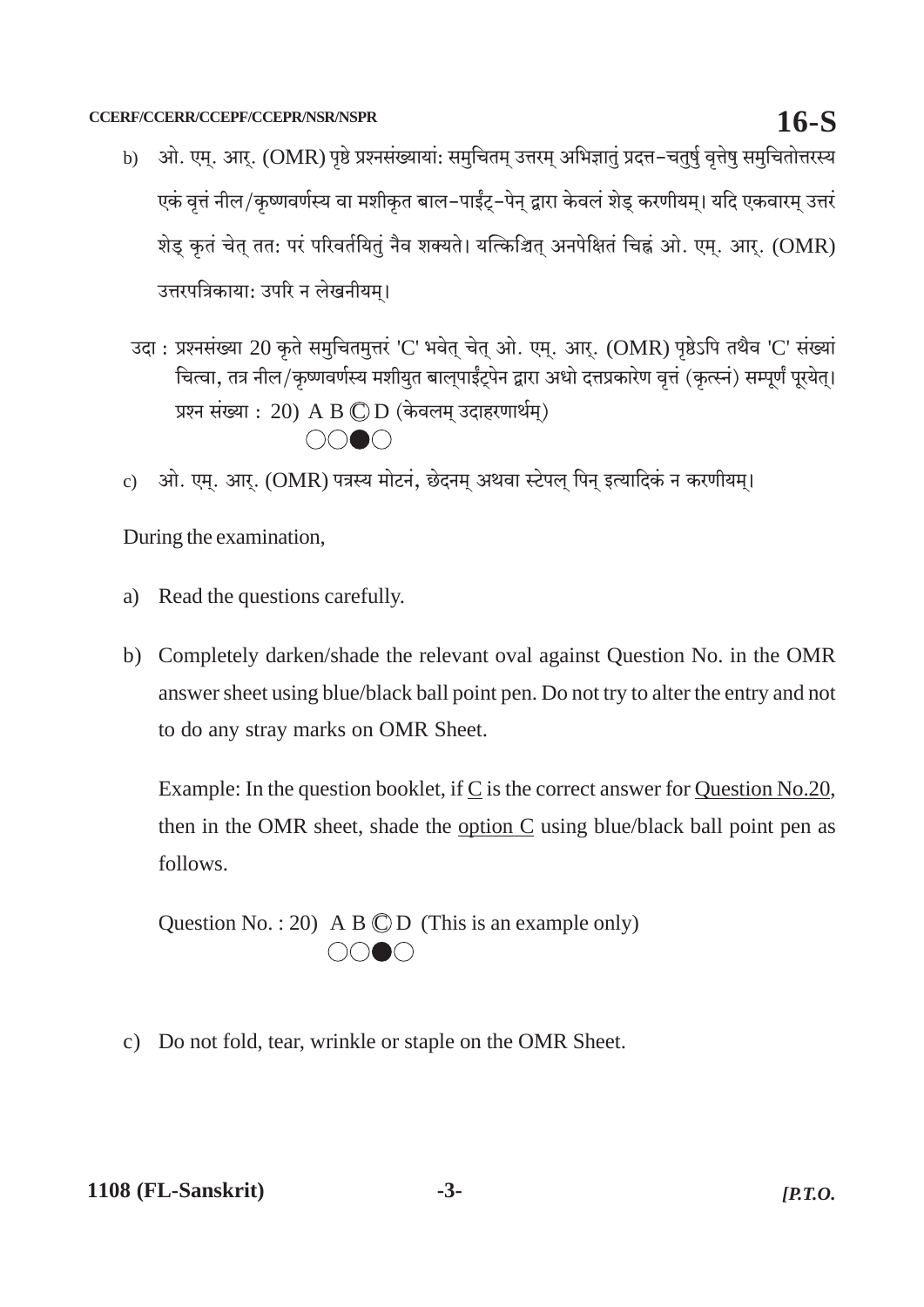8. कस्यचन प्रश्नस्य एकस्मात् अधिकं वृत्तं प्रपूर्यते चेत् तदा तदुत्तरं न समीचीनम् इति मत्वा अङ्कः न दीयते।

If more than one oval is shaded for a given question, such answer is treated as wrong and no marks will be given.

9. OMR पृष्ठे प्रदत्तस्थले छात्र: तथा प्रकोष्ठ परिवीक्षक: च अप्रमादं हस्ताङ्क नं कुर्यताम्।

Student and Room Invigilator should sign in the OMR sheet in the space provided.

10. परीक्षावधे: समनन्तरं प्रपूरितं OMR पत्रं प्रकोष्ठपरिवीक्षकाय सावधानं प्रदातव्यम् ।

Candidate should return the subject wise answered OMR sheet to the Room Invigilator before leaving the examination hall.

11. पूर्वकार्यार्थं प्रश्नपुस्तके प्रदत्त-कर्गजे एव पूर्वकार्यं कर्तव्यम्।

Rough work can be done in the space provided at the end of the Question Booklet.

12. परीक्षा-प्रकोष्ठे गणकसामग्री, चरवाणी अथवा यत्किमपि एलेक्ट्रानिक् उपकरणानि न आनेतव्यानि। एतानि निषिद्धानि।

The Calculator, mobiles and any other electronic equipment are not allowed inside the examination hall.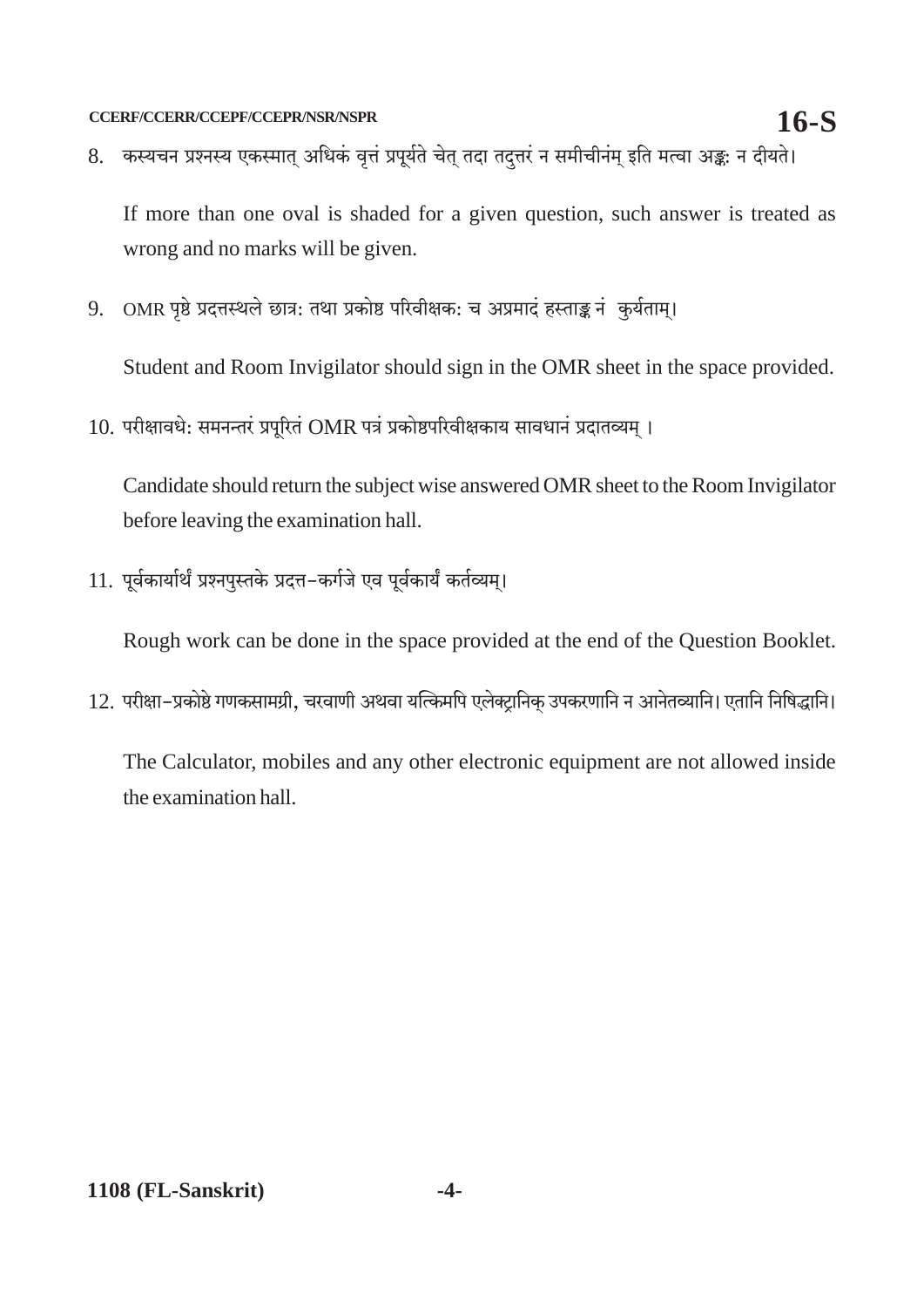## प्रथमभाषा - संस्कृतम्

अधोलिखितेभ्यः प्रत्येकं प्रश्नेभ्यः चत्वारः विकल्पाः प्रदत्ताः । तेषु समुचितम् उत्तंर चित्वा तस्य क्रमाक्षरं प्रदत्ते OMR उत्तरपत्रे लेखन्या शेड् (Shade) कुरुत ।  $[40 \times 1 = 40]$ 

- 1) 'तपोधनः' दधीचिः एवं प्रसिद्धिं प्राप ।
	- $A)$  महाधन: इति B) त्यागधनः इति
	- C) सत्यधनः इति D) क्षमाधन: इति

#### 2) 'असुरः' - अस्य समानार्थकपदम् इदं भवति ।

- $B)$  गन्धर्वः A) अमर:
- C) राक्षस:  $D)$  यक्ष:

### 3) एषः 'लीलावती' इति गणितग्रन्थं लिखितवान् ।

- $A)$  भास्कराचार्यः  $B)$  मध्वाचार्यः
- C) रामानुजाचार्यः D) शङ्कराचार्यः

#### 4) 'प्रकाशः' - अस्य विरुद्धर्थकपदम् इदं भवति ।

- $A)$  कान्ति:  $B)$  किरण:
- $C)$  तेज:  $D)$  अन्धकार:
- 1108 (FL-Sanskrit)  $-5-$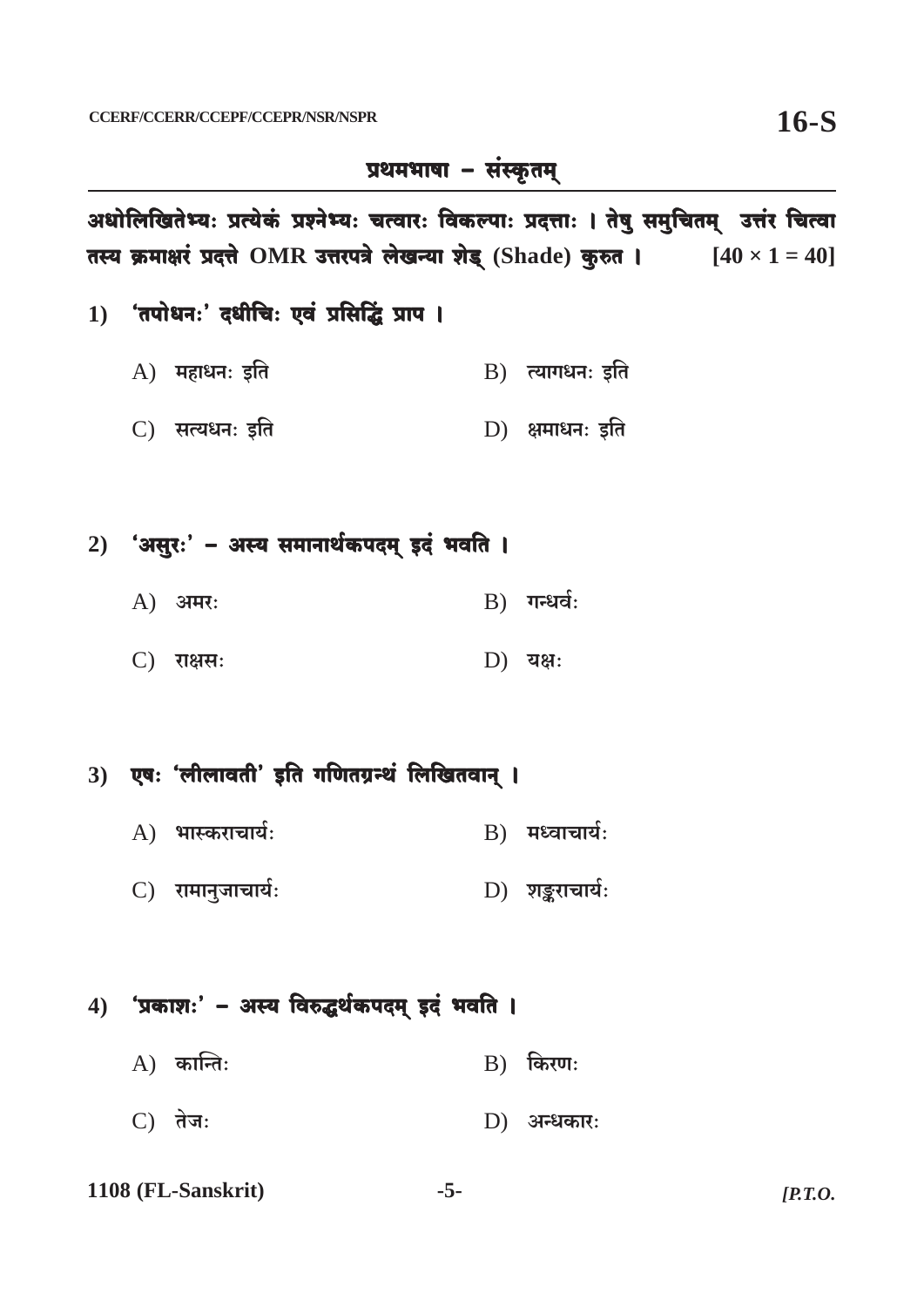### 5) सर्वेऽपि जीवराशिः अस्मात् बलं प्राप्नोति ।

- $A)$  चन्द्रात्  $B$ ) इन्द्रात्
- C) सूर्यात्  $D)$  कुबेरात्

### 6) "विज्ञानप्रदर्शिनीं दृष्टुं गच्छाम"। इदं वाक्यम् एषः वदति ।

- A) अनिरुद्धः  $B)$  ध्रुवः
- D) शङ्करशर्मा C) शिवानन्दः

#### 7) 'राजा' - अस्य स्त्रीलिङ्गरुपम् इदं भवति ।

- $A)$  राणी  $B)$  राजी
- C) महाराणी  $D)$  राज्ञी

#### 8) चन्नम्मायाः पतिः एषः अस्ति ।

- $A)$  सोमशेखरनायकः  $B)$  शिवाजि:
- D) औरङ्गजेबः C) राजाराम: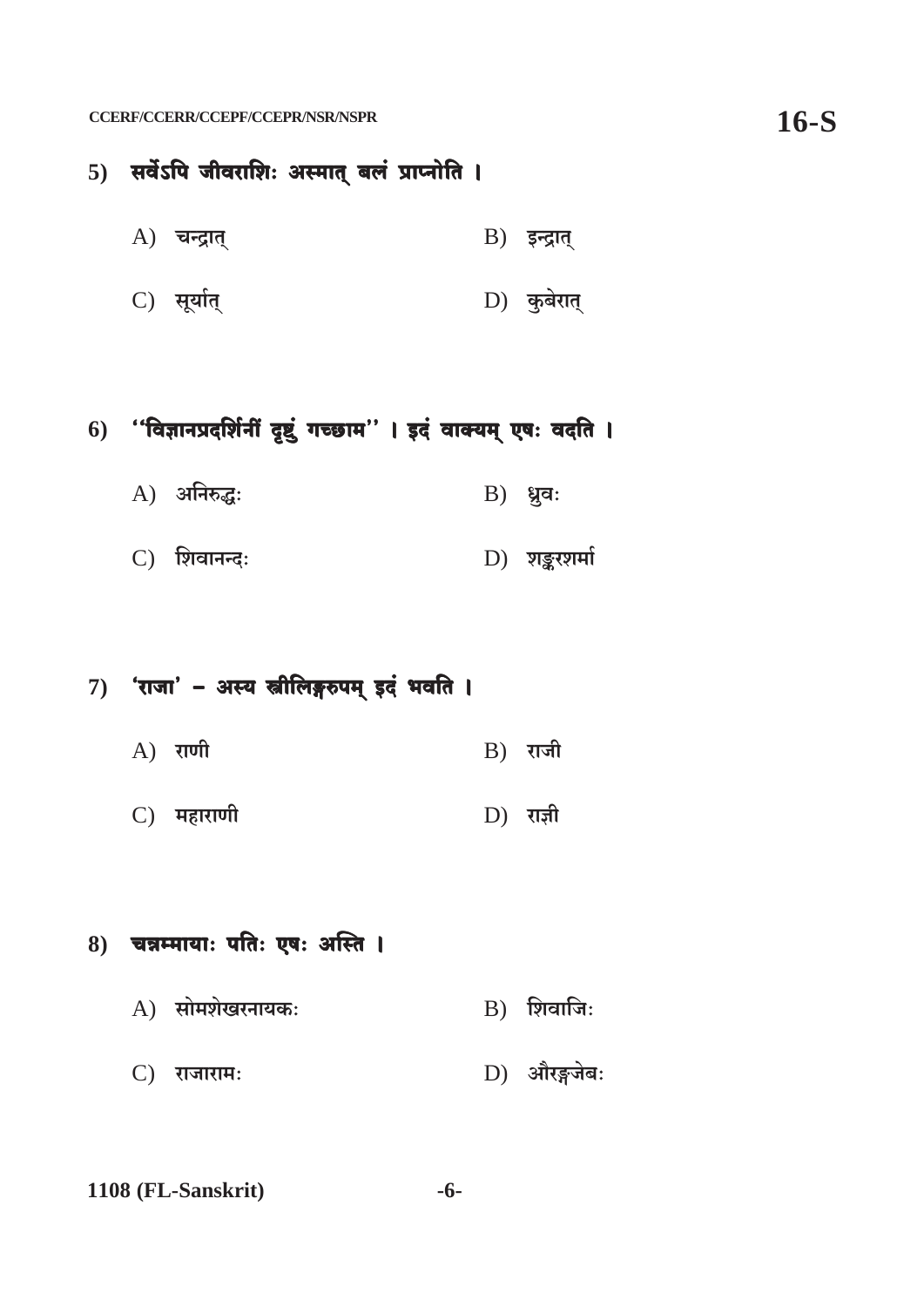- 9) "किन्तु भवन्तं परिश्रान्तं पश्यामि" इति चन्नम्मा एनम् अवदत् ।
	- A) औरङ्गजेबम्  $B$ ) महामन्त्रिणम्
	- $D)$  सेनापतिम् C) राजारामम्
- $10)$  एषः मूर्तिमान् चन्द्रचूडः इव आसीत् ।
	- $B)$  कापालिकः  $A)$  मुञ्जः
	- C) सिन्धुल:  $D)$  भोजः
- 11) 'भोजः' अस्य पुत्रः आसीत् ।
	- A) बुद्धिसागरस्य **B**) मुञ्जस्य
	- D) सिन्धुलस्य C) वत्सराजस्य
- $12)$  एषः दशास्यः भवति ।
	- $B)$  कुम्भकर्णः  $A)$  रावणः
	- D) सुग्रीवः C) विभीषण:
- 1108 (FL-Sanskrit)  $-7 [**P**.**T**.**O**.$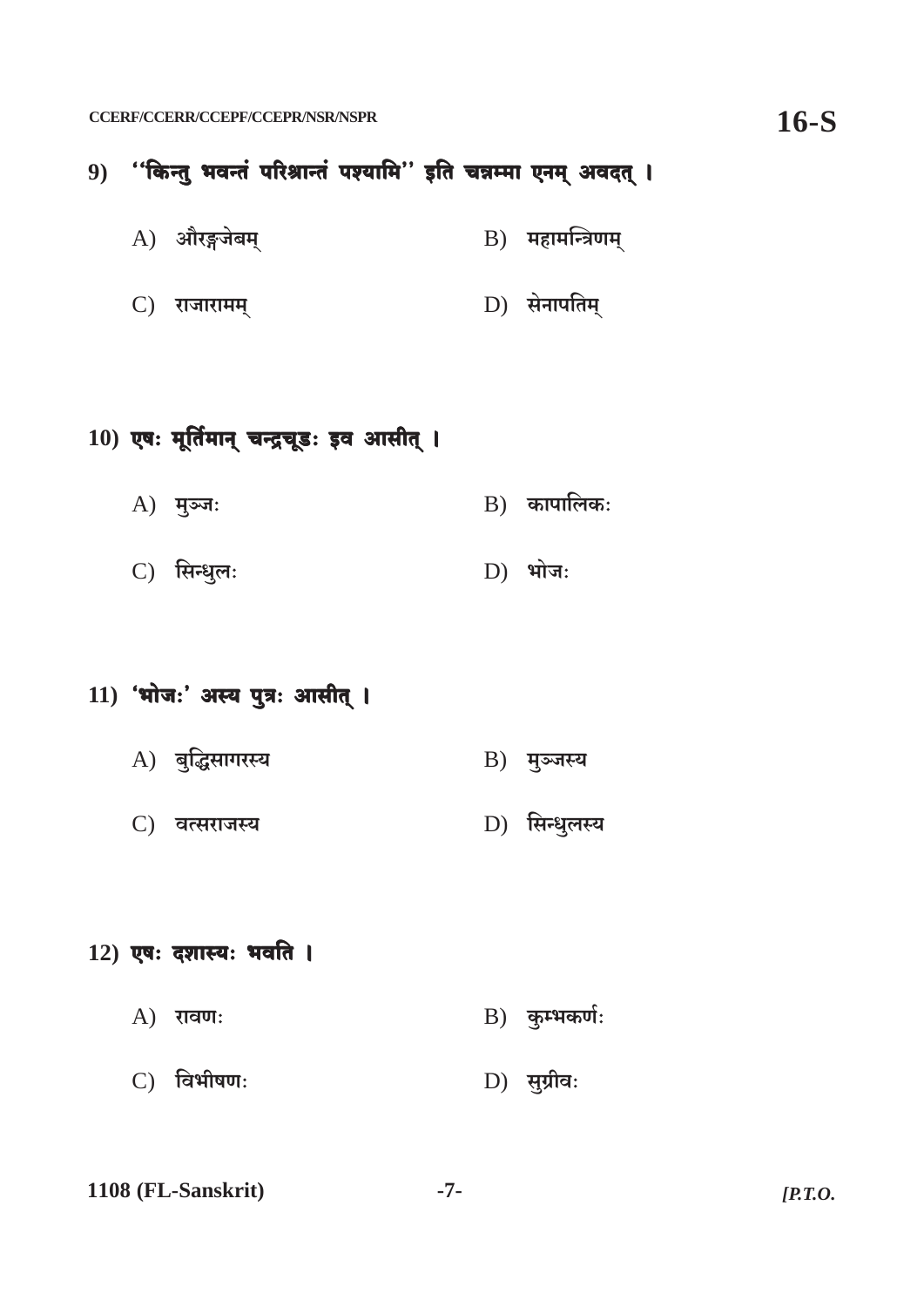### 13) 'श्री सीतास्वयंवरम्' इति काव्यम् एषः रचितवान् ।

- A) विद्वान् एच्. वि. नागराजराव्  $\qquad$  B) डा।। के. एस्. नागराजन्
- C) कालिदासः D) वाल्मीकिः

### 14) अत्र समूहेतरपदम् इदं भवति ।

- $A)$  शैल:  $B)$  अद्रिः
- C) वृक्षः  $D)$  अचल:

#### 15) 'भारतीय-भावना' अस्य पद्यपाठस्य आकरग्रन्थः एषः भवति ।

- $A)$  श्रीशबरीविलासम् **B**) उन्मत्तकीचकम्
- D) भारतवैभवम् C) गुरुशापम्

#### $16)$  एषः भूमिं परितः प्रदक्षिणं करोति ।

- $A)$  चन्द्रः  $B)$  मङ्गल:
- C) शनिः  $D)$  शुक्रः
- 1108 (FL-Sanskrit)  $-8-$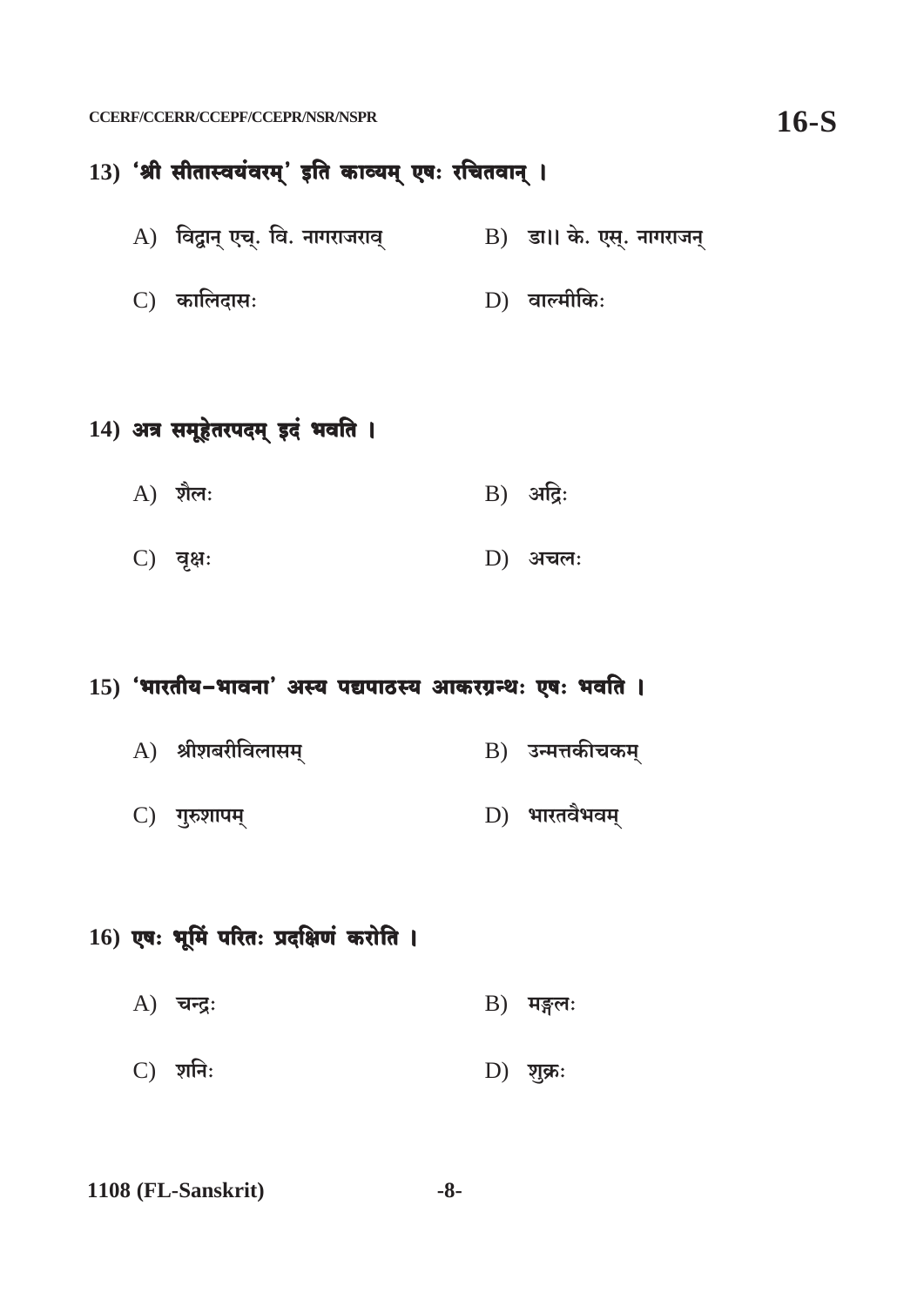### 17) पुरुषार्थेषु प्रथमः पुरुषार्थः एषः वर्तते ।

- A) अर्थः  $B)$  काम:
- C) धर्मः  $D)$  मोक्ष:

### 18) भारतीयभावना निरन्तरं इदं ददाति ।

- $A)$  दुःखम्  $B)$  सुखम्
- C) धनम्  $D)$  कष्टम्

#### 19) एषः 'आदिकविः' इति विश्रुतः ।

- $A)$  वाल्मीकिः  $B)$  कालिदासः
- $D)$  वेदव्यासः C) भास:

### $20$ ) हनूमतः उत्पात्तिकथाम् एषः श्रीरामं प्रति अवदत् ।

- $A)$  वसिष्ठ:  $B)$  गौतमः
- $C)$  विश्वामित्र: D) अगस्त्य:
- 1108 (FL-Sanskrit)  $-9 [$ *P.T.O.*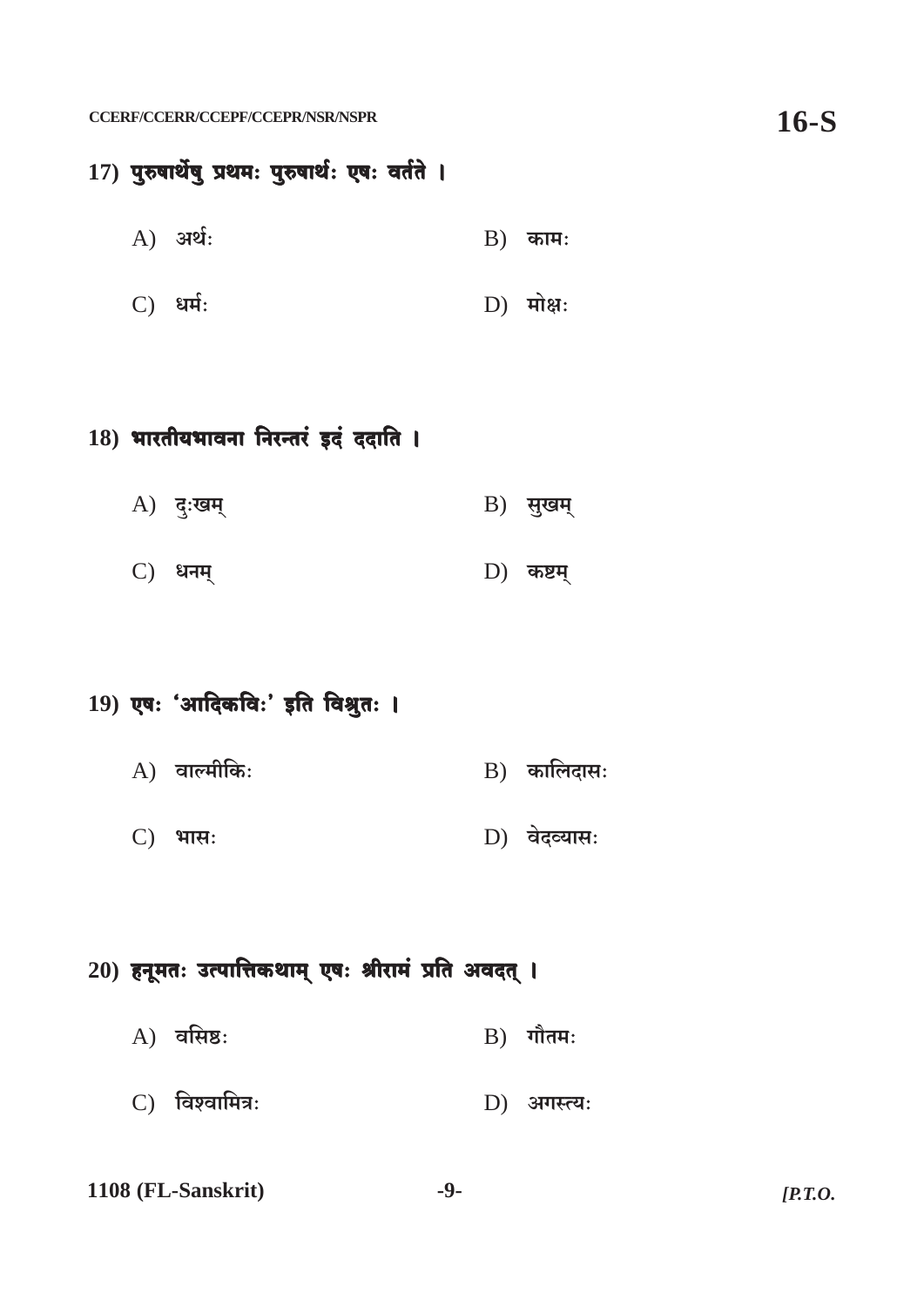21) "जग्राह सहसा रविम्" इदं वाक्यम् एषः अवदत् ।

- $B)$  केसरी  $A)$  इन्द्रः
- C) सूर्यः  $D)$  राहुः

### 22) आञ्जनेयः अस्य अनुग्रहेण जातः ।

- A) सूर्यदेवस्य B) इन्द्रस्य
- C) वायुदेवस्य D) ब्रह्मदेवस्य

### 23) 'रघुवंशम्' - अस्य महाकाव्यस्य कर्ता एषः अस्ति ।

- $A)$  कालिदासः  $B)$  माघः
- C) भारविः  $D)$  श्रीहर्षः

### 24) सर्वधनप्रधानम् इदं भवति ।

- $A)$  तपोधनम्  $B)$  विद्याधनम्
- $D)$  सेवाधनम् C) त्यागधनम्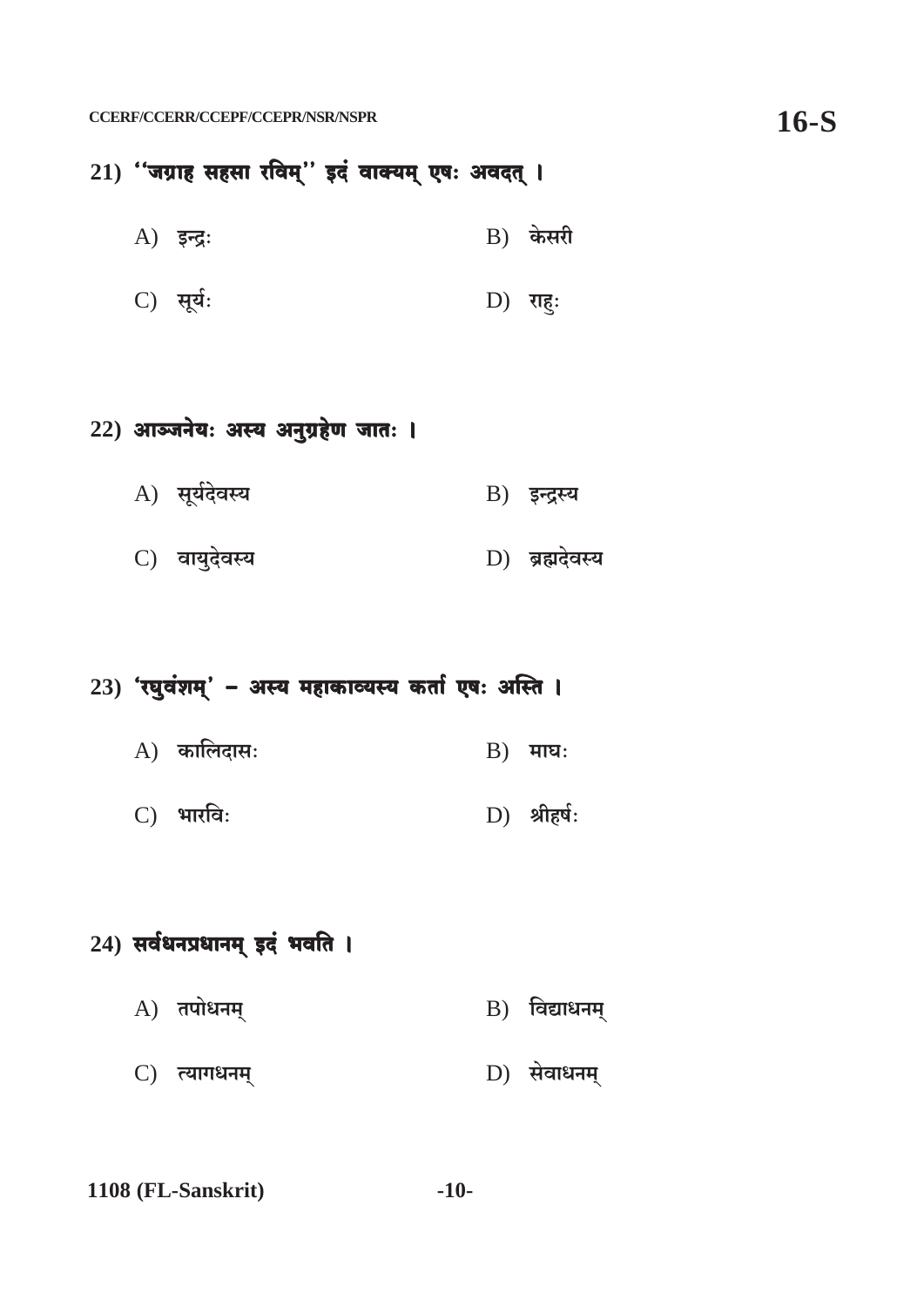## 25) एतेषां सङ्गः कुमतिं दूरीकरोति । A) धनिनां सङ्गः B) दुर्जनानां सङ्गः C) सतां सङ्गः D) ज्ञानिनां सङ्गः

## 26) अस्मिन् वृत्ते प्रतिपादे चतुर्दशाक्षराणि भवन्ति ।

- $A)$  वसन्ततिलका  $B)$  मालिनी
- D) वंशस्थम् C) उपेन्द्रवज्रा

### 27) पपातैषः इत्यत्र अयं सन्धिः भवति ।

- $A)$  सवर्णदीर्घसन्धिः B) जश्त्वसन्धिः
- C) अनुनासिकसन्धिः D) वृद्धिसन्धिः

### $28)$  काव्यशोभाकरः धर्मः एषः अस्ति ।

- $A)$  समास:  $B)$  अलङ्कार:
- C) सन्धिः  $D)$  कृदन्तः
- 1108 (FL-Sanskrit)  $-11 [**P**.**T**.**O**.]$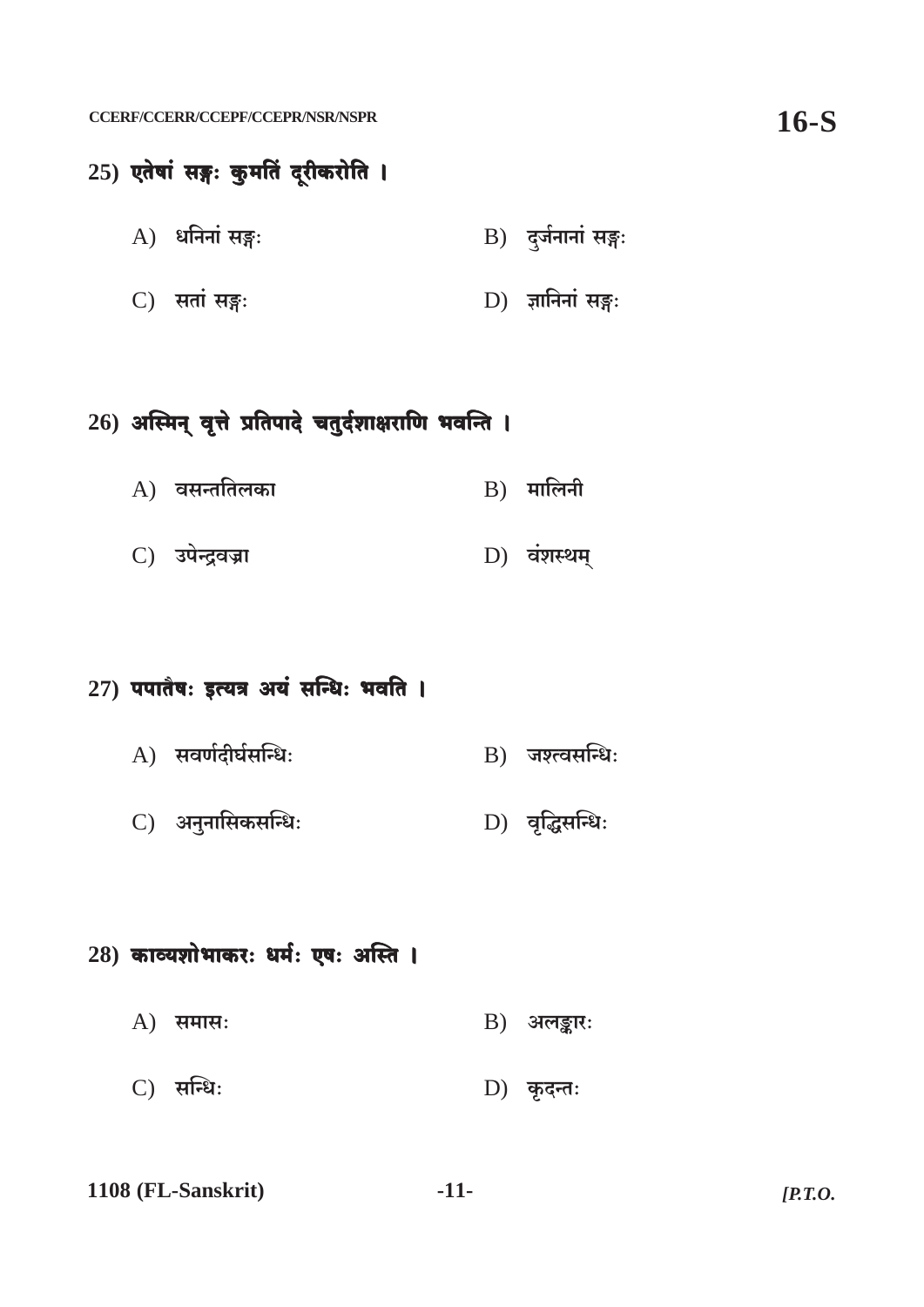### 29) ध्रुवस्य पिता एषः अवर्तत ।

 $A)$  उत्तानपादः  $B)$  श्रीपादः

 $D)$  विष्णूपादः C) प्रभुपादः

## $30)$  एषः श्वेतपारावतौ दग्धुम् इच्छति ।

- $A)$  अग्निः  $B)$  वरुणः
- D) इन्द्रः  $C)$  शिवः

#### $31)$  'नृपो जयति' - अत्र एषः सन्धिः वर्तते ।

- $A)$  गुणसन्धिः B) विसर्गसन्धिः
- C) वृद्धिसन्धिः  $D)$  यणुसन्धिः

## 32) 'जनसेवा' - इदम् अस्य समासस्य उदाहरणं वर्तते ।

- $A)$  बहुव्रीहिसमासस्य B) अव्ययीभावसमासस्य
- C) दून्द्रुसमासस्य D) तत्पुरुषसमासस्य

#### 33) 'पठितवान्' अत्र एषः कृत्प्रत्ययः वर्तते ।

- $A)$  क्तप्रत्यय:  $B)$  क्तवत् प्रत्यय:
- C) तव्यत् प्रत्ययः D) तुमुन् प्रत्यय:

1108 (FL-Sanskrit)  $-12-$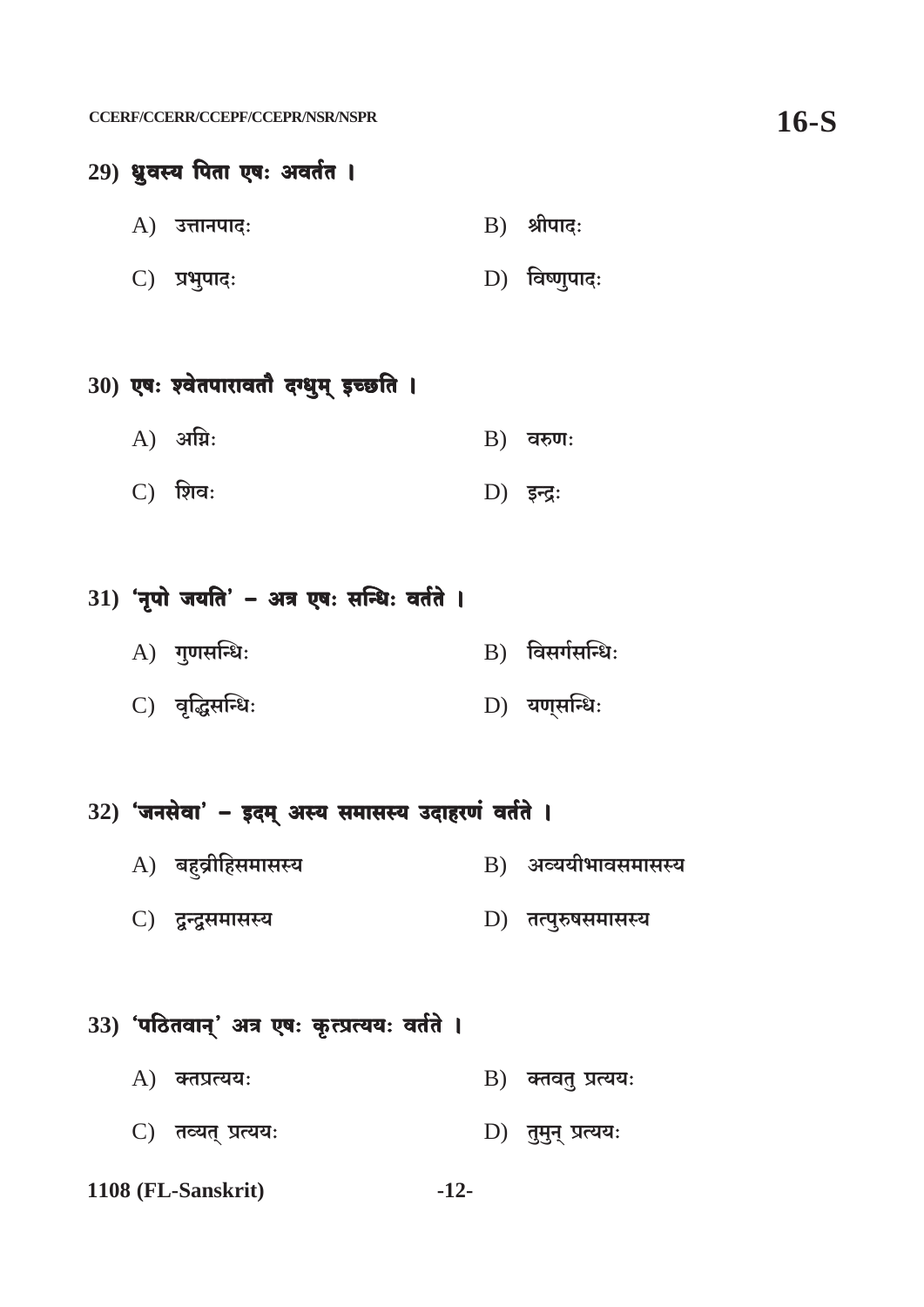### 34) 'सैन्धवमानय' इत्यत्र अयम् अलङ्कारः अस्ति ।

- $A)$  रूपकालङ्कारः  $\mathbf{B}$ ) उपमालङ्कार:
- C) श्लेषालङ्कारः D) अनुप्रासालङ्कार:

#### 35) 'पिबन्ति नद्यः स्वयमेव नाम्भः' । इदम् अस्य वृत्तस्य उदाहरणं भवति ।

- A) उपेन्द्रवज्रावृत्तस्य B) मालिनीवृत्तस्य
- C) वंशस्थवृत्तस्य D) इन्द्रवज्रावृत्तस्य

36) ವಿದ್ಯಾರ್ಥಿಗಳು ಶಾಲೆಯಲ್ಲಿ ಸಂಸ್ಥೃತವನ್ನು ಓದುತ್ತಾರೆ.

**Students read Sanskrit in the School.** 

#### अस्य वाक्यस्य समुचितः संस्कृतभाषानुवादः एषः भवति ।

- A) छात्राः शाले संस्कृतं पठन्ति ।
- B) छात्राः शालासु संस्कृतं पठिष्यन्ति ।
- C) छात्राः शालायां संस्कृतम् अपठन् ।
- D) छात्राः शालायां संस्कृतं पठन्ति ।
- 37) सूर्यदेवस्य अनुग्रहेणैव इदं विश्वमस्ति । अत्र रेखाङ्कितपदस्य समुचितं प्रश्नवाचकपदम् इदं भवति ।
	- $A)$  कुत्र  $B$ ) कस्य
	- $C$ ) कति  $D)$  कदा
- 1108 (FL-Sanskrit)  $-13 [$ *P.T.O.*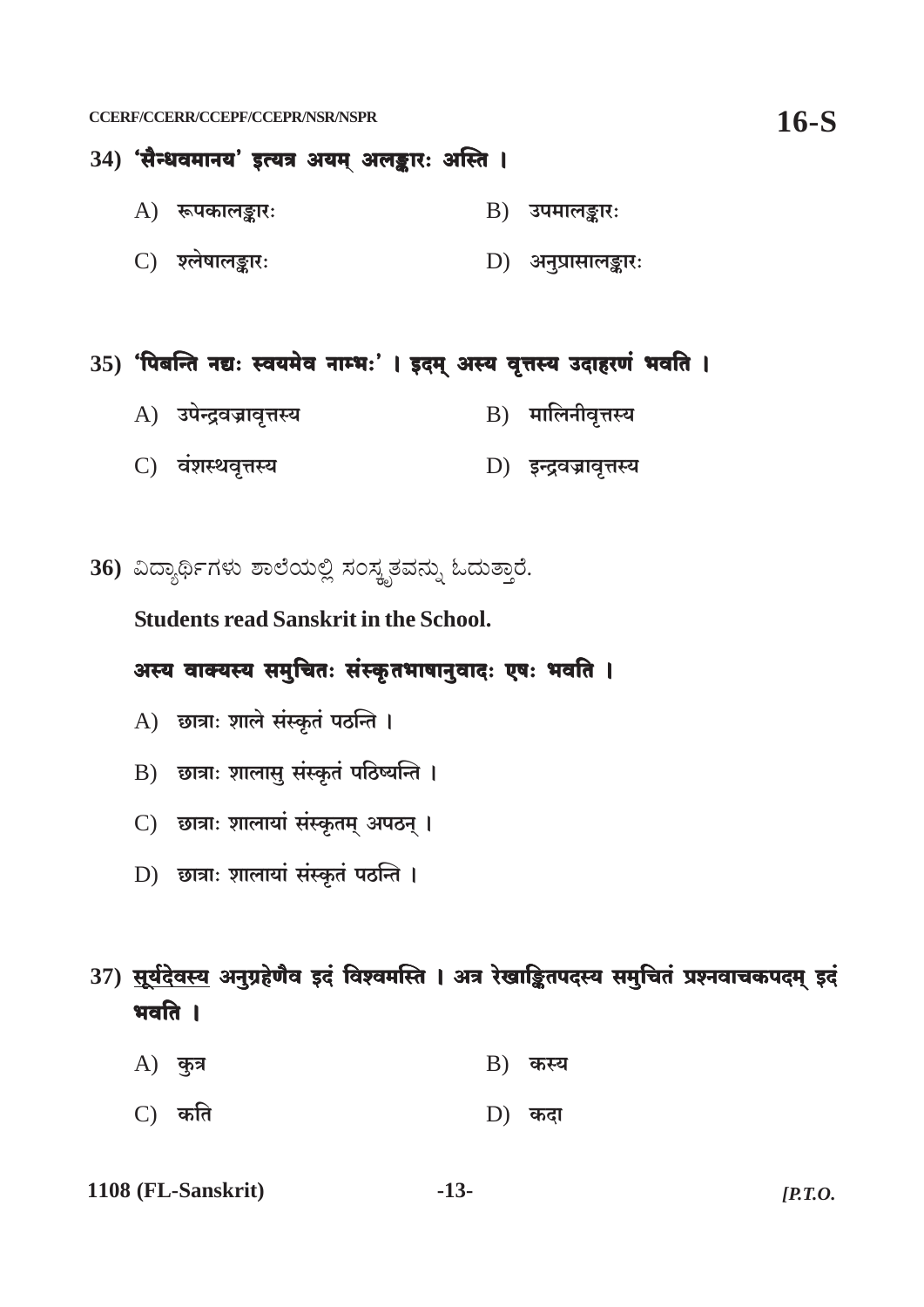$38)$  'छात्राः पठनार्थं ग्रन्थालयम् अगच्छन्' ।

#### अस्य वाक्यस्य समुचितः कन्नडभाषानुवादः अथवा आङ्ग्लभाषानुवादः एषः भवति ।

- A) ವಿದ್ಯಾರ್ಥಿಗಳು ಓದಲು ಗ್ರಂಥಾಲಯಕ್ಕೆ ಹೋದರು. Students went to Library to read
- B) ವಿದ್ಯಾರ್ಥಿಯು ಓದಲು ಗ್ರಂಥಾಲಯಕ್ಕೆ ಹೋಗುವನು. Student will go to Library to read
- C) ವಿದ್ಯಾರ್ಥಿಯು ಓದಲು ಗ್ರಂಥಾಲಯಕ್ಕೆ ಹೋಗುತ್ತಾನೆ. Student goes to Library to read
- D) ವಿದ್ಯಾರ್ಥಿಗಳು ಓದಲು ಗ್ರಂಥಾಲಯಕ್ಕೆ ಹೋಗುತ್ತಾರೆ.

Students go to Library to read

#### 39) एषु व्याकरणशुद्धं वाक्यम् इदं भवति ।

- B) वीरेण युद्धं रोचते । A) वीरं युद्धं रोचते ।
- C) वीरस्य युद्धं रोचते । D) वीराय युद्धं रोचते ।
- 40) वैयक्तिकपत्रस्य लेखनावसरे आदौ अनुसरणीयः समुचितः क्रमः एषः वर्तते ।
	- A) क्षेमम्, स्थानम्, श्रीः, दिनाङ्कः । B) श्रीः, स्थानम्, क्षेमम्, दिनाङ्कः ।
	-

જંજર્જાજી

 $-14-$ 1108 (FL-Sanskrit)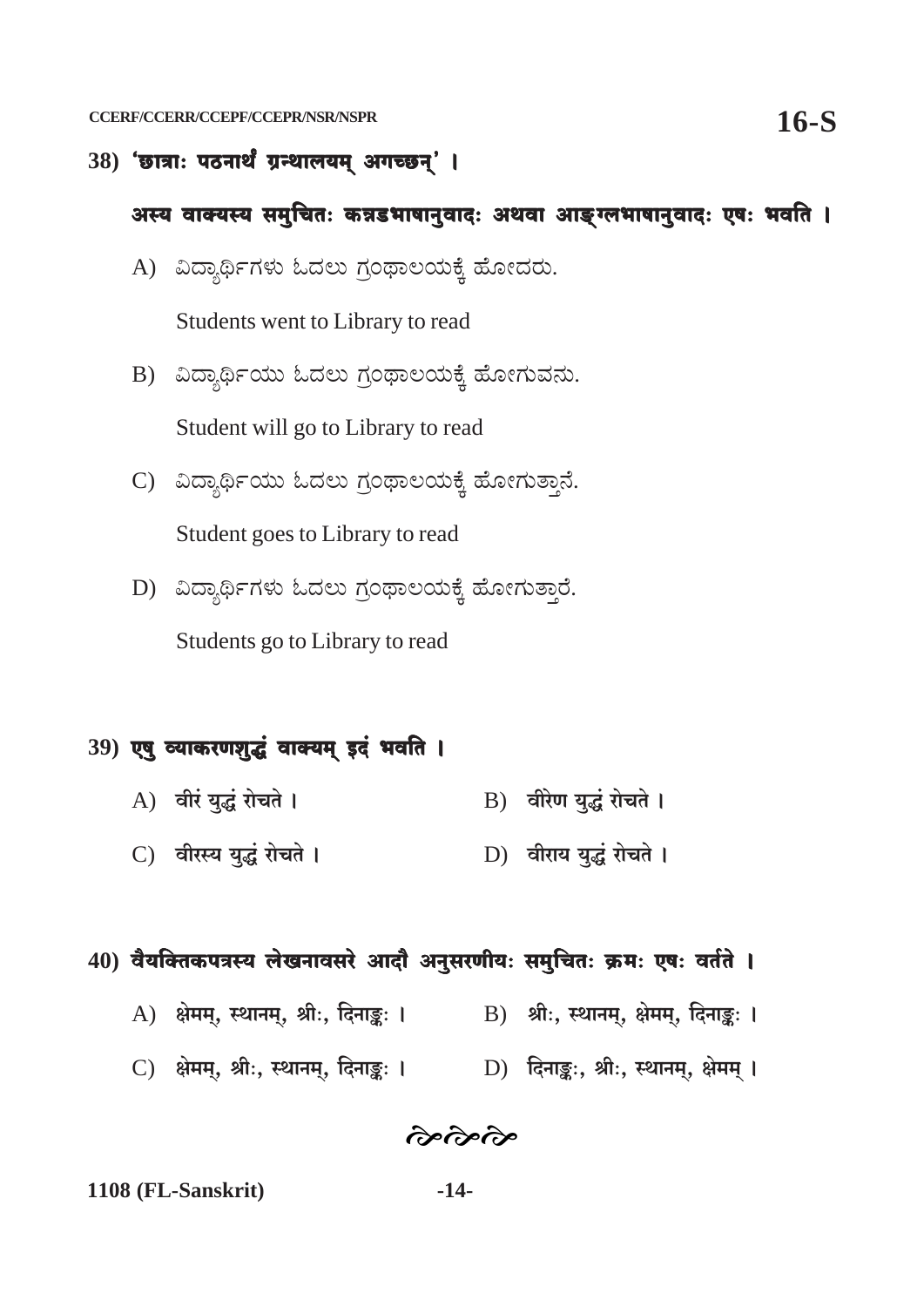पूर्वकार्यार्थं स्थलम् / SPACE FOR ROUGH WORK

1108 (FL-Sanskrit)

 $16-S$